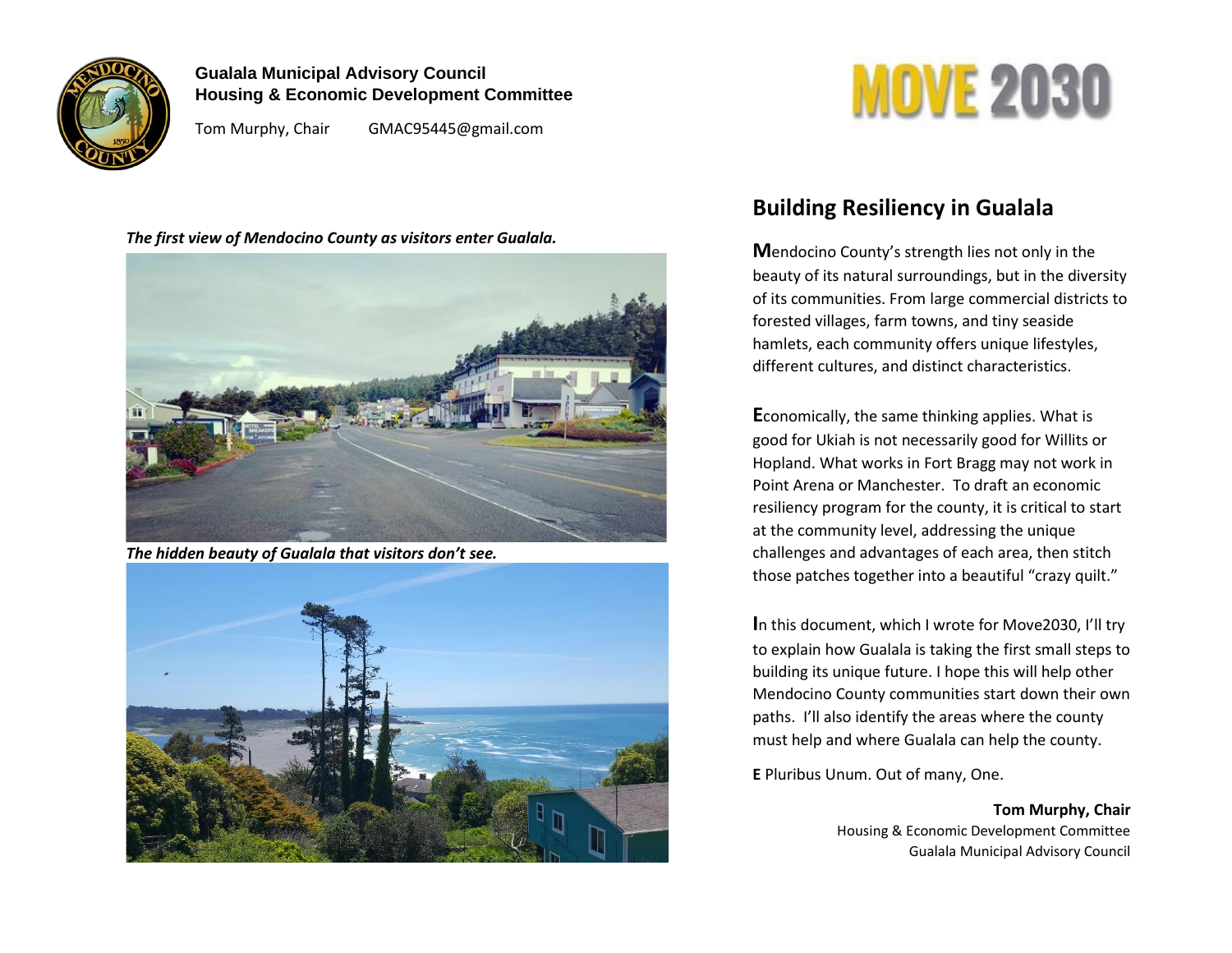## **Gualala and Its Economy**

Gualala serves as the southern entrance to Mendocino County along Highway 1, making it the first town travelers encounter when they leave the formal bounds of the San Francisco Bay Area on a drive up the coast. Its history and culture is rich, reflecting both the value of the Native American tribes that lived here for centuries and the settlers who helped to build San Francisco with redwood by cutting and milling vast stands of ancient redwood trees. Long ago, railroads and the river brought logs to town, while schooners brought supplies and carried milled lumber away.

Today, there are no ships, no trains, no mills, and little logging. Gualala's economy has grown increasingly dependent on retail and hospitality – the two lowestpaying industries in Mendocino County. There are four main downtown motel/hotels, a half-dozen restaurants, and two supermarkets. In all, there are about 75 individual businesses in downtown Gualala, including realty offices, banks, and other professionals, and they serve hundreds of customers from The Sea Ranch as well as residents on Mendocino's South Coast. In addition to retail and hospitality, there is a substantial, but ill-defined, community of contractors who often work in Sonoma County and scores of artists who offer their work through local galleries but struggle to eek out a living on the few pieces they sell. While Mendocino's cannabis industry is mostly associated with areas to the north, there are many people in the Gualala area who generated cash incomes from growing pot before legalization. Millions of dollars in cash flowed into the local economy in recent years, but that has all but disappeared in a puff of smoke.

The population is aging, with just a single assisted living center in a town that now has an official population of 2,100 but is probably closer to 4,000. Most young people move away after high school, unable to afford life in the town where they were born. There are few attractions to keep them here; even the restaurants are closed by 9 during the summer, 8 in the winter. The town also hosts an attractive Arts Center thanks in part to donations from both in and out of county.

**THE FUTURE** for this town – this Gateway to Mendocino County – appears difficult. That is why in the Fall of 2019, the Gualala Municipal Advisory Council formed a standing committee on Housing & Economic Development (HED). In November, the committee began meeting with local business owners, managers, employees, and other interested citizens. The committee also reached out to the West Business Development Center (WestBDC) and the Economic Development and Finance Center (EDFC) for assistance in developing a strategic plan to help strengthen Gualala's economic future.

In a series of public roundtable discussions, HED first identified the strengths, challenges, needs, and aspirations of Gualala's economy. Participants reached consensus on concrete steps that could/should be taken to build on existing strengths, address growing problems, attract new sources of revenue, and improve the town's ability to attract and retain visitors from the south who increasingly tend to rush past Gualala, stopping only for supplies en route to somewhere else.

On the front page, you'll see two photos. The first is the image most visitors get of Gualala when they enter Mendocino County from the south. It shows rutted streets, dated commercial buildings, but only fleeting glimpses of the ocean beyond. These travelers just left lush, non-commercial Sea Ranch, and now see no landscaping, a "strip-mall" like environment, and no clear signage on where to find visitor's information. The downtown continues for 1 mile, although the heart of downtown is a 0.6-mile stretch that starts at this image. The second photo it taken from a residence on the northwestern edge of downtown and reflects the beauty that Gualala offers—if only people could see it. The gap between these two visions reflects both the challenges and the potential for Gualala.

On the next pages, we offer a series of summaries and tables that show the initial lists of strengths and weakness identified by the HED roundtables, and the specific plans we've started to draft to improve our town's economy. Each Mendocino County community would need to go through a similar exercise to develop lists that reflect its own characteristics, and **we strongly recommend they do that before the county take any steps to draft a countywide strategy.** 

*Please note these plans remain in the early stages and solely reflects the HED committee's work up to June 2020.*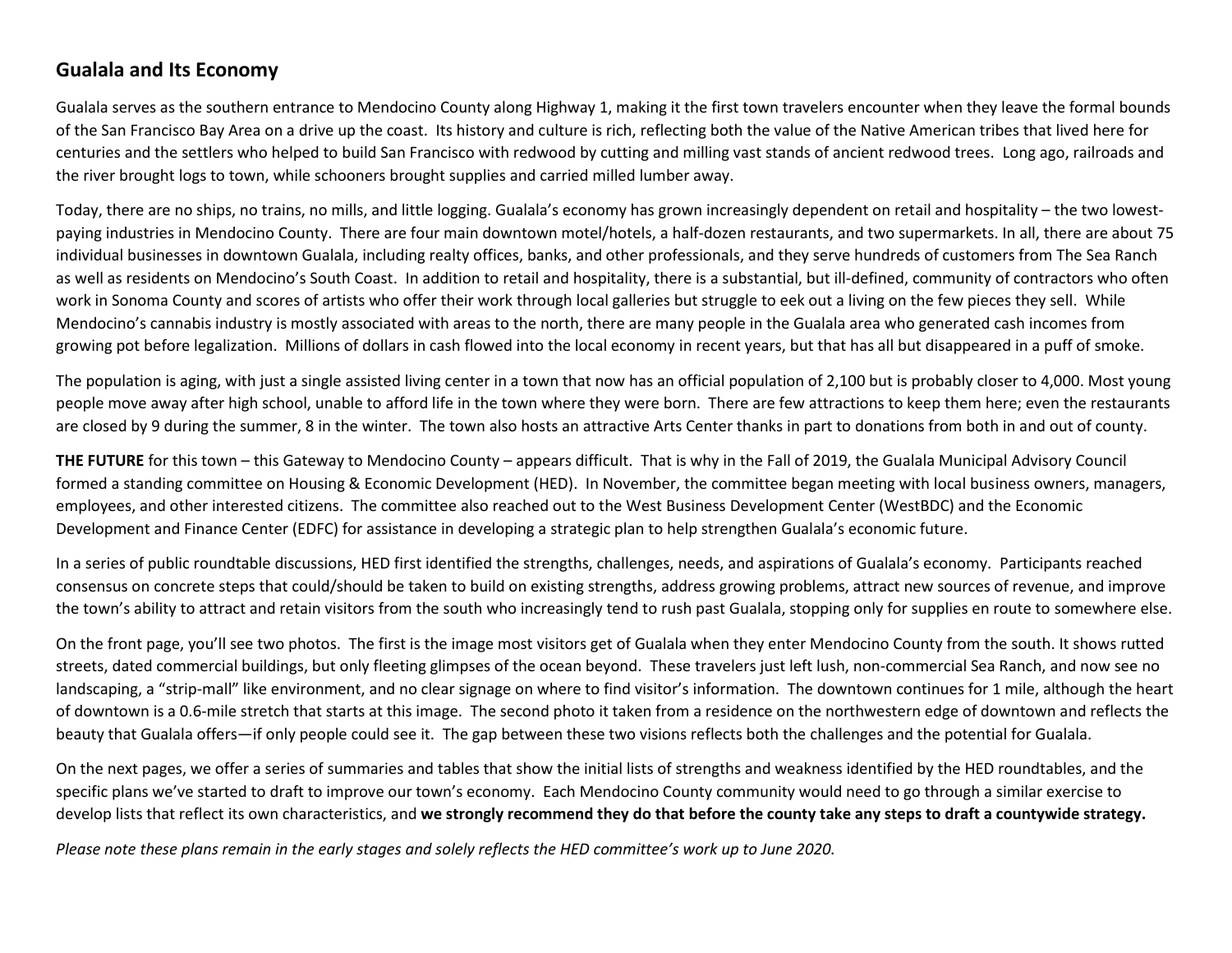## **Step 1: Advantages and Challenges** (November 2019)

In November 2019, prior to the involvement of WestBDC or EDFC, HED met with 10 local business owners, managers, employees, and residents involved in the retail, hospitality, and services sectors. Here are the Advantages and Challenges generated from that initial 90-minute brainstorming session.

#### **Advantages and Potential**

- Given its location, "Gualala has great potential to be a top destination for the Bay Area's new generation with new-found financial strength."
- We have a good story to tell about Gualala rich history (Russians, logging, railroads), rich cultural diversity including Native Americans, natural beauty
- Mill Bend has beauty and history (railroad, timber mill); Emerging plans for a new park offer promise.
- We have great weather, clean air, great views—year round.
- Strong arts community, with frequent events and performances
- The absence of chain motels or stores adds to appeal; there's a strong sentiment to maintain that.
- Hwy 1 Streetscape (an MCOG/Caltrans effort to redesign Hwy 1 downtown) could attract visitors and support local businesses with proper design.
- Bluff Trail (though it's hidden from view and parking options aren't clear to visitors)
- Gualala Point Regional Park (adjacent, in Sonoma County) is underused, but includes 10 mis of coastal trail; campgrounds
- "Nothing to do here" can be re-cast as "Get away from it all."
- Visitor Center (largely unstaffed) could be updated for mobile/web era (and staffed)
- Farm2Table food service is pretty much the standard in our restaurants
- Short-term Rentals (brings overnight visitors, generate revenue, but takes some housing off market)

#### **Challenges and Questions**

- Too many drive-through visitors who stop briefly, then drive on. They add to our costs without contributing significantly to our economy. We need more people to stay overnight.

- Chamber of Commerce has been ineffective.

- The \$1.5 million Visit Mendocino program (\$447 in county funds) does little Gualala if anything. It's emphasis is on millennials and Gen X; overlooking wealthier boomers (opportunity?)

- "We've tried to organize biz groups at least six times before. They've been unsustainable."
- Lack of Employees due to high housing costs, seasonal needs, and low wages
- We're a long distance from Bay Area (3 hr drive).
- TOT Share: Are we getting our fair share? Coast contributes a lot.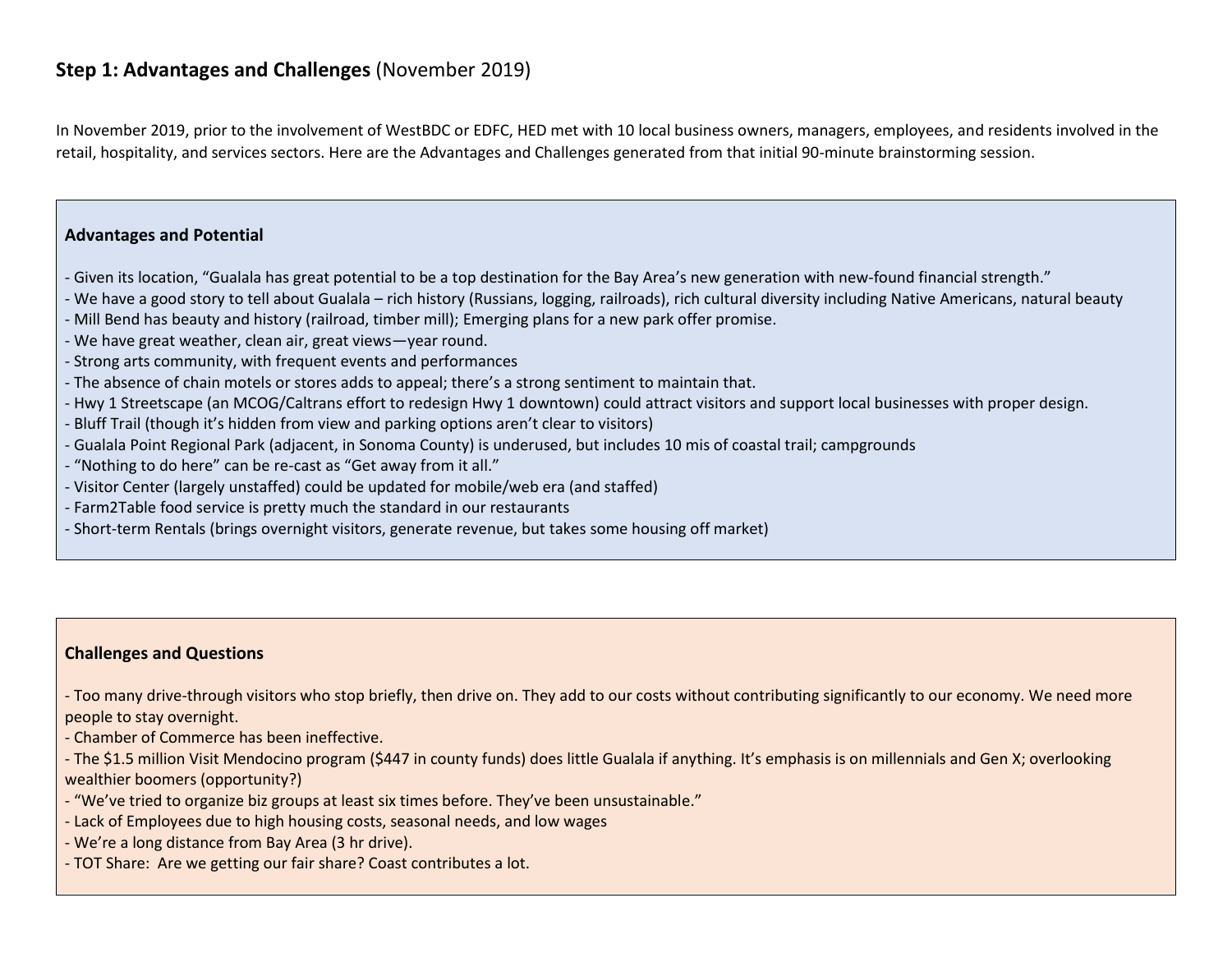## **Step 1 (continued): Needs, Questions, and Next Steps** (November 2019)

In addition to identifying Strengths and Challenges, HED's first meeting also generated many questions to which we need answers, particularly about housing:

#### **Gualala Community Needs & Questions**

- Hospitality businesses need to work together on ongoing basis in an independent group.
- A major, professional marketing campaign could support new vision of Gualala as destination, but needs: "elevator pitch," theme, web/mobile, outreach, social media. Any promotion should avoid coastal clichés and appeal to upscale Bay Area clientele to increase spending.
- Need better calendar to help promote local events, avoid overlaps, seek-out opportunities
- Need to better coordinate community fundraisers with restaurants to help both.
- Job Training: Soft skills for hospitality (how to fund? Higher wages?)
- Does Gualala need a district or incorporation to advance? (or annexation?)
- PSPS Preparation, impacts and recovery for Businesses (work with GMAC PSPS Committee)

#### **Housing Issues (Worker related)**

- Are county fees too high? Could fee cuts help induce building of affordable units?
- Coastal Commission regulations add to complexity/cost.
- What about ADUs? What rules will apply in Gualala?
- Water moratorium. If lifted, we should prioritize affordable homes.
- Web presence: An online listing of housing would help people find that they need

#### **Next Steps**

- Tom Murphy (HED Chair) will consolidate notes
- Hospitality industry should establish independent group to carry on this work
- Include/Invite more people young folks, owners, managers, more.
- HED meetings should held be on a Tuesday mornings when possible (least busy time for hospitality industry)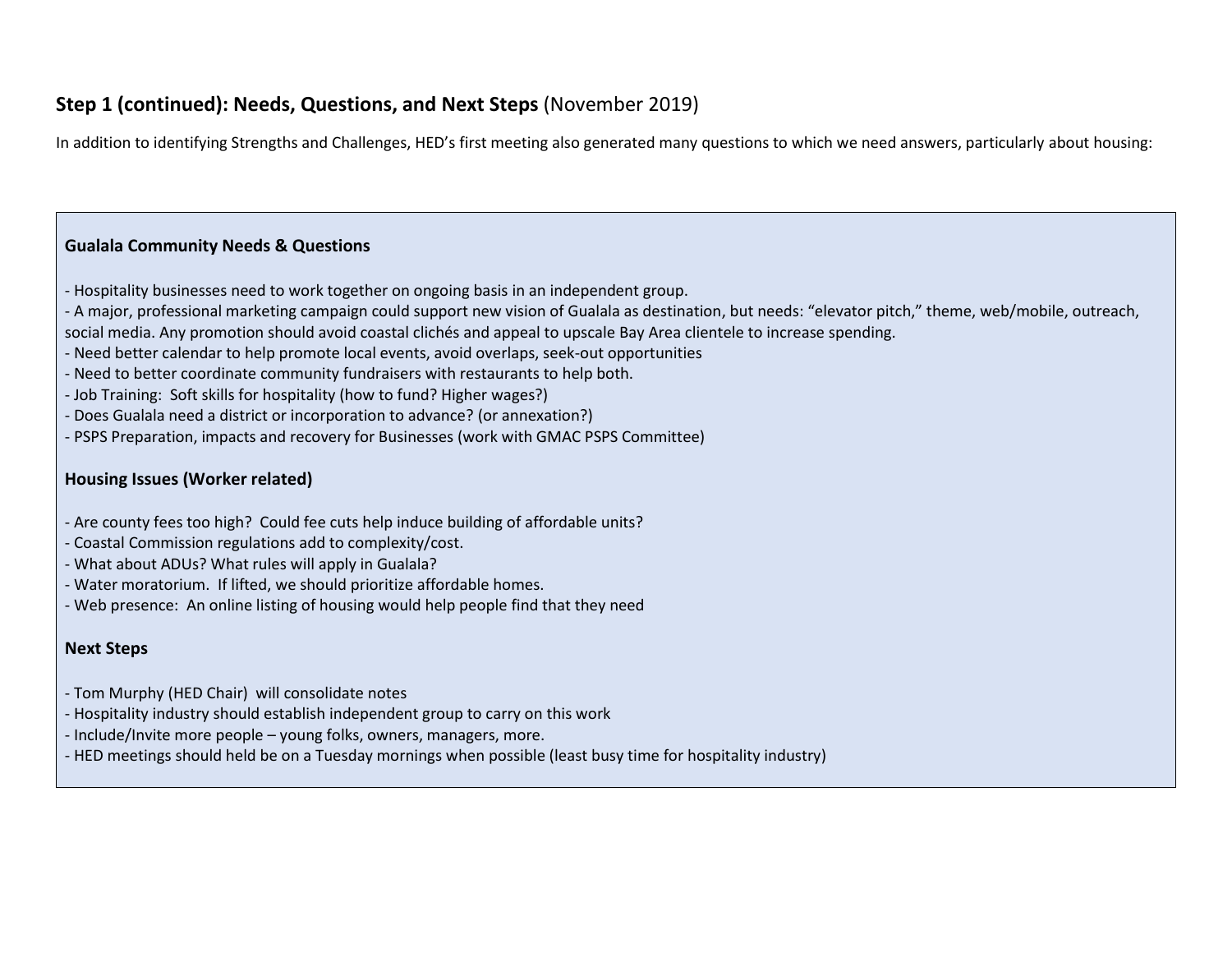## **Step 2: Asking Questions, Building Consensus** (December 2019-February 2020)

Given the frenetic activity of our retail community during the holiday season, HED did not hold a formal meeting in December, but reported its progress to Gualala MAC in early January, with Supervisor Ted Williams present. It was about this time that WestBDC became involved, with CEO MaryAnne Petrillo visiting Gualala for the February GMAC meeting (the council meets the first Thursday of each month). HED arranged a dinner meeting beforehand with several business people during Ms. Petrillo's visit so she could hear these concerns first hand. At the same time, HED Chair Tom Murphy continued to seek answers to outstanding questions by meeting with various parties and by conducting a survey of downtown hoteliers based on the committee's earlier findings. This helped to assess their views and understand what would help attract more overnight visitors to Gualala. The results were presented at HED's February 2020 meeting.

| <b>Results of HED Survey of Hoteliers (January 2020)</b> |                    |                                                                              |  |  |
|----------------------------------------------------------|--------------------|------------------------------------------------------------------------------|--|--|
| <b>STRENGTHS</b>                                         | <b>Hotel Input</b> | <b>Action Needed (By Whom)</b>                                               |  |  |
| $($ From 11/19 mtg $)$                                   | Pos / Neg          |                                                                              |  |  |
| <b>Views</b>                                             | Positive           | PROMOTE: Reasons People Come Here. Gualala features great scenery, year-     |  |  |
| Natural Surroundings                                     | Positive           | round good weather (Cool in summer; clean-air & romantic in winter). Town    |  |  |
| Weather                                                  |                    | should reflect Natural Surroundings.                                         |  |  |
| Arts / Events                                            | Very Positive      | PROMOTE: Events unknown to visitors; Adv Mktg could help                     |  |  |
| Farm2Table Foods                                         |                    | PROMOTE: In restaurants, ads, cross-marketing with hotels, ads, etc          |  |  |
| "Nothing to Do"                                          | Positive           | PROMOTE: People come here to "get away." We can position as first town North |  |  |
| Distance from Bay Area                                   | Positive           | of Bay Area. "Cross the river into natural paradise."                        |  |  |
| <b>Bluff Trail</b>                                       | Very Positive      | PROMOTE: Better signage, walking map would help                              |  |  |
| No Chain Stores-Motels                                   | Very Positive      | <b>GMAC, County: Guard against intrusion</b>                                 |  |  |
| <b>Shrt Trm Rentals</b>                                  |                    | Different market than hotels; often larger groups                            |  |  |
| <b>RestRooms</b>                                         |                    | <b>CoC:</b> Work with merchants                                              |  |  |
| <b>Visitor Center</b>                                    | Positive           | CoC: Work to Improve, look, staffing. Location?                              |  |  |
| Chamb of Comm                                            |                    | CoC is recruiting new Board Members, planning action                         |  |  |
| Drive-Thru visitors                                      |                    | GMAC, CoC, Caltrans, County: work to enhance native landscaping and          |  |  |
| RVs/Used cars on Hwy                                     | Negative           | attractiveness of downtown. It should reflect natural surrounding and avoid  |  |  |
| Retail 'Mall' Feel                                       | Negative           | "mall" approach.                                                             |  |  |
| Streetscape/Landscape                                    |                    | Consensus: "Stick to the Town Plan" on Hwy Design                            |  |  |
| Visit Mendocino                                          |                    | Merchants, CoC: Prepare mrktg themes, THEN approach                          |  |  |
| <b>Worker Shortage</b>                                   | Negative           | <b>GMAC, County: Focus on low-cost housing, ADUs</b>                         |  |  |
| <b>Training Needed</b>                                   |                    | <b>WBDC, Merchants: Work together on training</b>                            |  |  |
| <b>TOT BID Shares</b>                                    |                    | <b>GMAC-HED</b> Check if Gualala getting its fair share                      |  |  |
| <b>EV Chargers</b>                                       | Positive           | GMAC working with Caltrans to add; merchants can. too.                       |  |  |
| <b>Biz Dev Sustainability</b>                            |                    | WBDC, Merchants, CoC: Find permanent leader, funding to sustain efforts that |  |  |
|                                                          |                    | <b>GMAC-HED</b> has started.                                                 |  |  |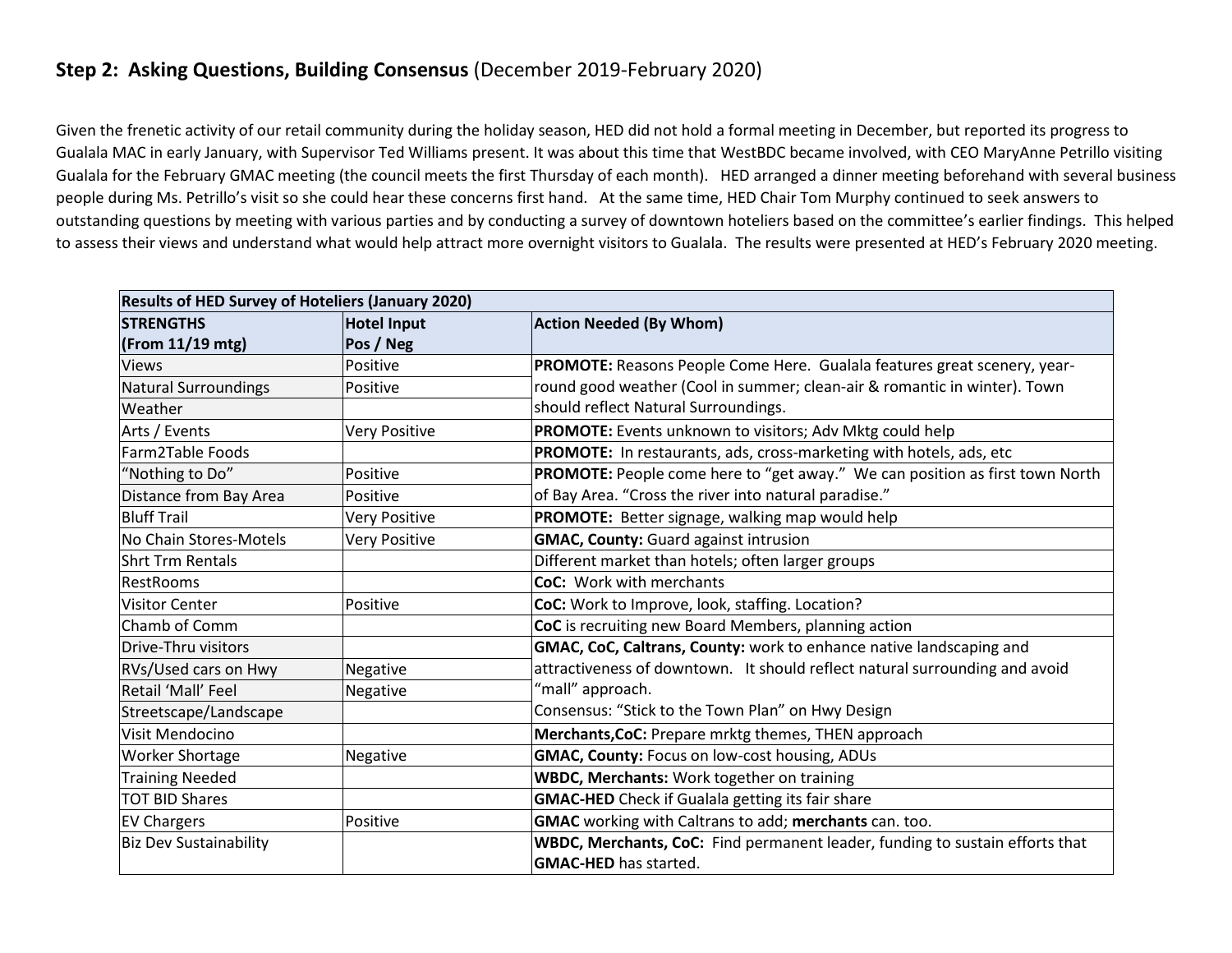## **Step 2 (continued): Updates and Dialogue** (December 2019-February 2020)

HED led more discussion on Feb. 11, for 90 minutes, but there was so much to discuss that a smaller group of attendees met again, informally, on Thursday and spoke for another 90 minutes. At the first session, we discussed several updates and additional detail gathered since the November meeting, including:

Chair Murphy reported on relevant data, based in part on research from Supervisor Williams:

**a)** Mendocino County has fallen well behind Sonoma County, the state, and the nation in wage growth.

**b**) Gualala is dependent largely on the retail and hospitality sectors, which are the lowest paying sectors in the Mendocino County economy. The estimated the average hospitality wage is \$22.500/year, with retail just above \$30,000. This leaves many workers unable to secure housing, which leads to a shortage of workers and high turnover in our area. A modest one-bedroom apartment alone rents for about \$18,000/year (\$1,500 x 12). **c)** There is significant unemployment in the county, even among workers in their prime wage-earning years of 35-55, where charts indicates unemployment rates of 20-25 percent.

Based on the survey of hoteliers, Murphy also offered a preliminary profile of the "best" customers who visit Gualala, noting it was a mixed picture and reflects the work to be done: Age: 40+; Vehicles: non-luxury & EVs; Group size: 1-4; Home Area: Central Valley / Bay Area; Length of Stay: 2 nights; Is Gualala Final destination: No. Final Destination: Unknown.

The second, informal discussion session, conducted in the town's Visitor's Center, lacked the quorum for an official HED meeting, but continued a dialogue and generated information to report back to GMAC and/or the county. Some of the topics discussed are in this table:

| <b>PROBLEMS WE FACE ECONOMICALLY:</b>                                        | <b>OPPORTUNITES WE HAVE:</b>                                          |  |
|------------------------------------------------------------------------------|-----------------------------------------------------------------------|--|
|                                                                              | - the Streetscape project could rebrand the town                      |  |
| - a shrinking economy based on two low-paying sectors (hospitality, retail); | - there's a potential to bring in higher-paying jobs                  |  |
| - a deep lack of worker housing; a water moratorium that limits growth       | - there's potential to increase spend by retail/hospitality customers |  |
| - an economy in gradual decline                                              | - Younger residents are looking for new opportunity – create them.    |  |
|                                                                              | - There are early signs of support from the county and WestBDC        |  |
|                                                                              |                                                                       |  |

#### **NEXT STEPS:**

- The CoC stands ready to "re-launch" with new board members and membership drive
- The lackluster Visitors Center can move, if desired, to a more visible location
- GMAC/the County can devise policies to support local business, including: housing, streetscape, EV chargers, Job Training, TOT/BID shares, and chain stores
- All of these efforts should be coordinated and launched at the same time behind consistent messaging and a campaign scaled to available resources
- We need a strong "cheerleader" skilled in BizDev and Marketing to lead this effort on PT/FT basis. GMAC/HED can only help research the needs.

#### **CONSENSUS: We need a solid, detailed business plan to bring all this together and someone to lead it over the longer term.**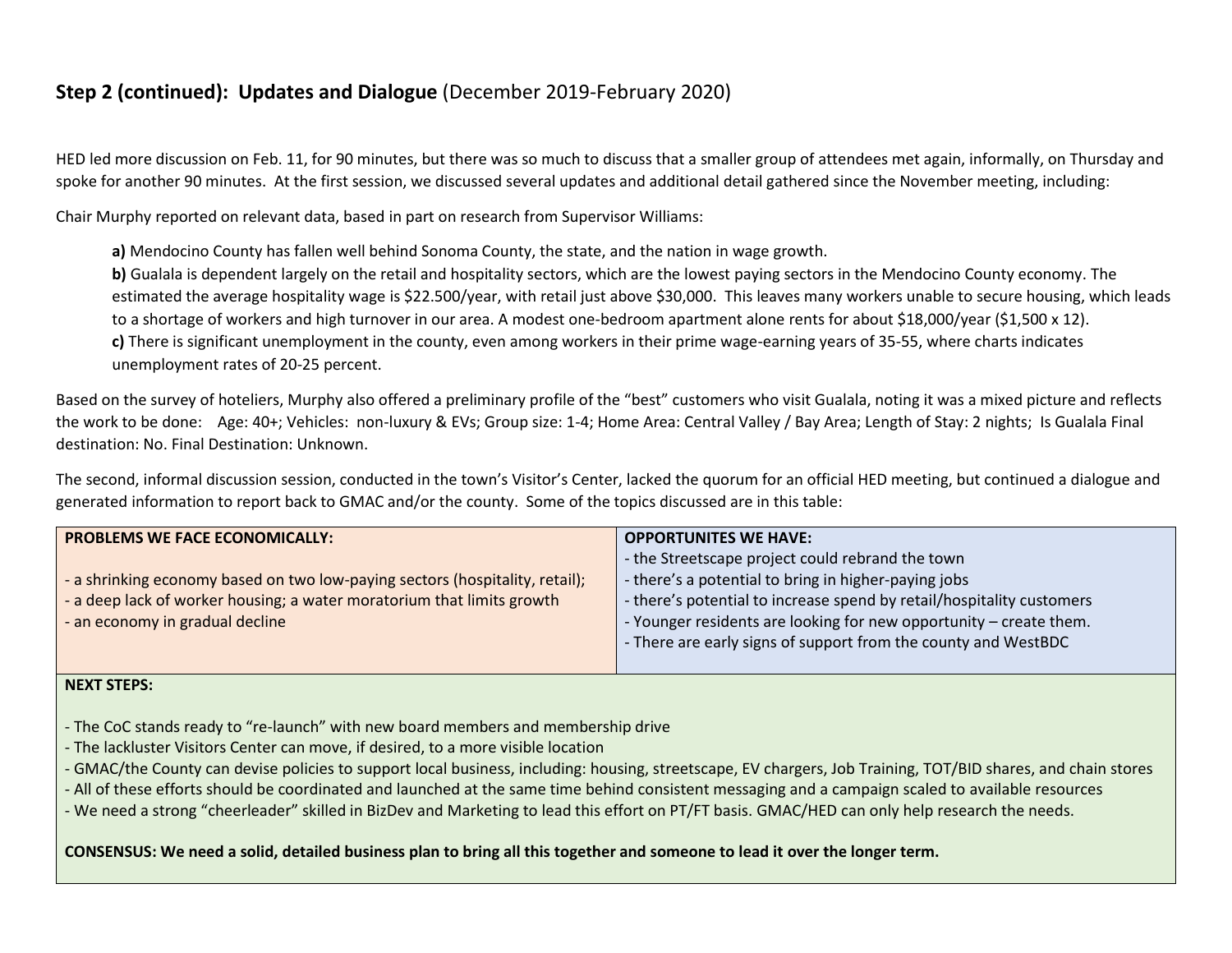## **Step 3: GMAC Involvement, Dialog, Action and Delay** (March-June 2020)

HED Chair Murphy updated his colleagues on GMAC on March 3, 2020, by drafting a letter that stated in part:



GMAC has been working on several of those issues, although some will take more time or are more complex than others:

- It has been more difficult than expected to obtain data from the county, partly due to the COVID shutdown.

- The highway project, which has been in planning at some level for two decades, is in design following a heated community debate last year. The plan is expected to be presented for additional comment soon.

- GMAC is aware that worker housing is urgently needed, but there's a town-wide building moratorium due to a shortage of water from the Gualala River basin.

On the positive side, a separate GMAC committee is working on potential locations for EV Chargers, most recently focusing on the potential for individual business owners to construct them. A parallel effort to create a public charging station on Caltrans-owned property has run into significant obstacles.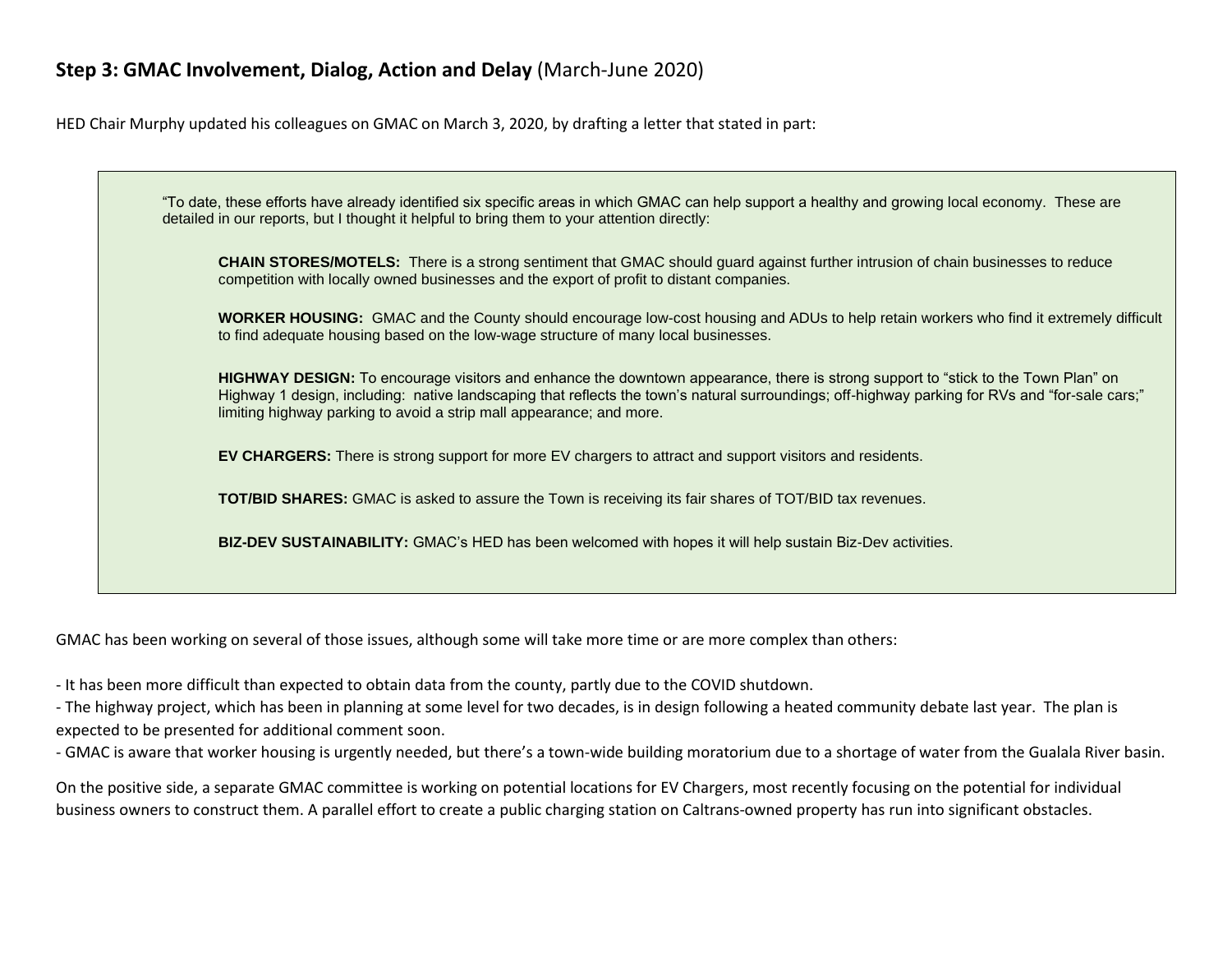## **Step 3: HED's Status, Next Steps and Urgent Needs** (June 2020)

Recently, HED re-established contact with EDFC and has been introduced to the Move2030 project. (Move2030 Coordinator Una Wirkebau requested this report from HED to help other communities to develop their planning activities that are well-suited to their situations.) Chair Tom Murphy is now working directly with Wirkebau on that effort, emphasizing that Gualala's recent experience reflects the need for each community to set its own course in a way that will lead to a plan coordinated by the county. In essence, he believes the planning must be bottom-up, not top-down, if it is to succeed in local communities.

That said, there is much to be done in Gualala. On the morning of June 4, nearly three months after the COVID crisis struck our area, HED held its first official meeting since mid-February – a virtual meeting with 10 attendees -- then reported on that meeting to GMAC when the council met later the same day.

This final table shows the status of various initiatives that have come into the Gualala Business Plan effort. **Blue fields** indicate continuing progress/optimism, **orange** indicates delay/uncertainty, and **red** suggests help is needed from Move2030, the county, WestBDC and/or EDFC.

| <b>INITIATIVES</b>                | <b>SUMMARY</b>                                                                                                                                                                                                 | <b>STATUS</b>                                                                                                                                                                                                   | <b>NEXT STEPS / NEEDS</b>                                                                                                                                                                              |
|-----------------------------------|----------------------------------------------------------------------------------------------------------------------------------------------------------------------------------------------------------------|-----------------------------------------------------------------------------------------------------------------------------------------------------------------------------------------------------------------|--------------------------------------------------------------------------------------------------------------------------------------------------------------------------------------------------------|
| EV Chargers (Private)             | To attract high-end visitors and<br>support residents, high-power EV<br>chargers are needed ASAP                                                                                                               | <b>GMAC Committee discussing private</b><br>chargers with individual business<br>owners.                                                                                                                        | Continue discussions with local<br>business owners to explore mutual<br>benefits to owners and Gualala                                                                                                 |
| EV Chargers (Public)              |                                                                                                                                                                                                                | Public chargers require assistance<br>from Caltrans, state, and County.                                                                                                                                         | <b>Need discussions with state and</b><br>county officials to resolve conflicts.                                                                                                                       |
| Re-opening after COVID            | Gualala businesses have struggled<br>and several may fail due to<br>shutdown.                                                                                                                                  | Gualala is ready to re-open with a<br>mix of "optimism and fear." The<br>opening is welcome, but there is<br>concern among owners and residents<br>of a wave of visitors arriving without<br>proper safeguards. | GMAC/HED reviewed options with<br>the Sheriff and our business owners<br>and GMAC is tentatively planning on<br>online Town Hall about COVID (its<br>second since the crisis began.                    |
| Attracting higher-wage<br>workers | Market Gualala to Bay Area workers<br>who wish to work from home. Could<br>inject \$10+ million to Gualala<br>economy to replace lost cannabis<br>cash. Could also generate a Gualala<br>Community Fund.       | Early stage. Discussions beginning<br>with realtors. Much to be done.                                                                                                                                           | Will require:<br>-cooperation by realtors, county.<br>-legal clearance on plan, fund.<br>-budget for marketing effort<br>-a coordinator to run it                                                      |
| Hwy 1 Downtown Design             | MCOG/Caltrans project to rebuild 0.6<br>mi of Hwy 1 through downtown.<br>Will define Gualala for 50 years. Will<br>it incorporate natural surroundings<br>per Town Plan or be limited to<br>concrete/pavement? | Plan expected for public comment<br>soon. A high potential for<br>community conflict over<br>aesthetic/pkg issues: Long-term<br>Town Plan vs a 2019 Town Hall.                                                  | <b>Attention &amp; Action: BOS, MCOG,</b><br><b>GMAC, County Planning, WestBDC,</b><br>EDFC, and MOVE2030. Also need<br>input from residents and businesses.<br><b>High impact on town AND County.</b> |